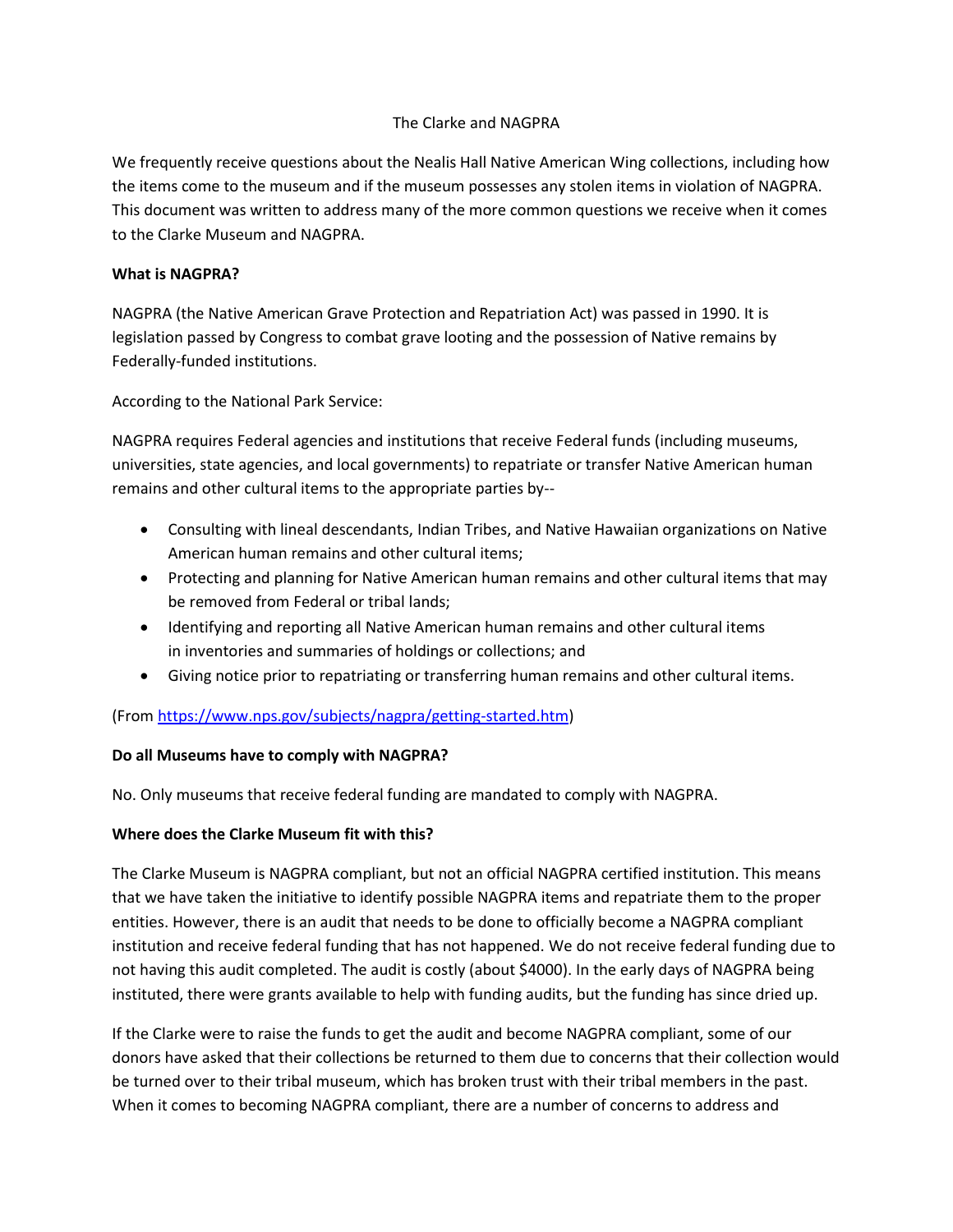structural factors to consider. There are no easy answers when it comes to the preservation of cultural heritage- what is important is that the conversation continues with a focus on the needs of those whose cultural items are housed at the museum.

# **Why did the Clarke have NAGPRA related items?**

Cecile Clarke and some of her students were granted permission to conduct archaeological excavations on Tuluwat (Indian Island) to uncover Wiyot items from the 1860 massacre conducted by settlers on the bay. She also excavated at Big Lagoon, evidenced by her diaries we have in the museum archives. Items from these excavations were added to the museum collections and were maintained by the museum until the repatriation process started in the 90s and early 2000s. Cecile also received and purchased items from other amateur archaeologists that have since been identified as items taken from gravesites. The purchase of these items ceased when Cecile passed away in 1979. Now, items are only added to the collections through gifts from donors, or, in the case of the Hover Collection, fundraising and purchase and we have due diligence processes to ensure that items are not removed from graves.

# **How did the internal audit take place? Who was involved? What were the results?**

Items in the Nealis Hall Collections were sorted through by museum staff trained to identify possible funerary items, and we've hosted multiple site visits by local THPOs (Tribal Historic Preservation Officers) to look at records and nominate items for repatriation. Additionally, The Clarke has opened up our archives to tribes and researchers, which has resulted in the publication of Grave Matters, which discusses the historical treatment of Native remains locally and abroad. To date, the Clarke has repatriated hundreds of items to local tribes, including the Wiyot tribe. We continue to keep an eye out for possible items for repatriation and continue to work with the Tribes and THPOs.

### **How does the Museum know that the items that are donated are not stolen?**

When items are donated, we gather as much information that we can from the donor to include in the item files. It is a key part of museum ethics to have provenance for accepted donations, and if the provenance is questionable, we spend extra time trying to determine if we can or should accept the item.

It is true that throughout history in the world of museums, items have been 'given' or 'sold' due to pressing circumstances that were outside of the donor's control, including economic need, threats, and coercion. In all instances where this has been documented, we consider options for return. The legacy of museums as upholders of white supremacy is a legacy we cannot erase, but is one that we work on to dismantle day by day.

### **How are funerary items identified?**

Funerary items are typically identified due to noticeable and identifiable intentionally broken parts (usually down the center of the item) or burn marks.

Under NAGPRA, it is illegal to sell items determined to be funerary items.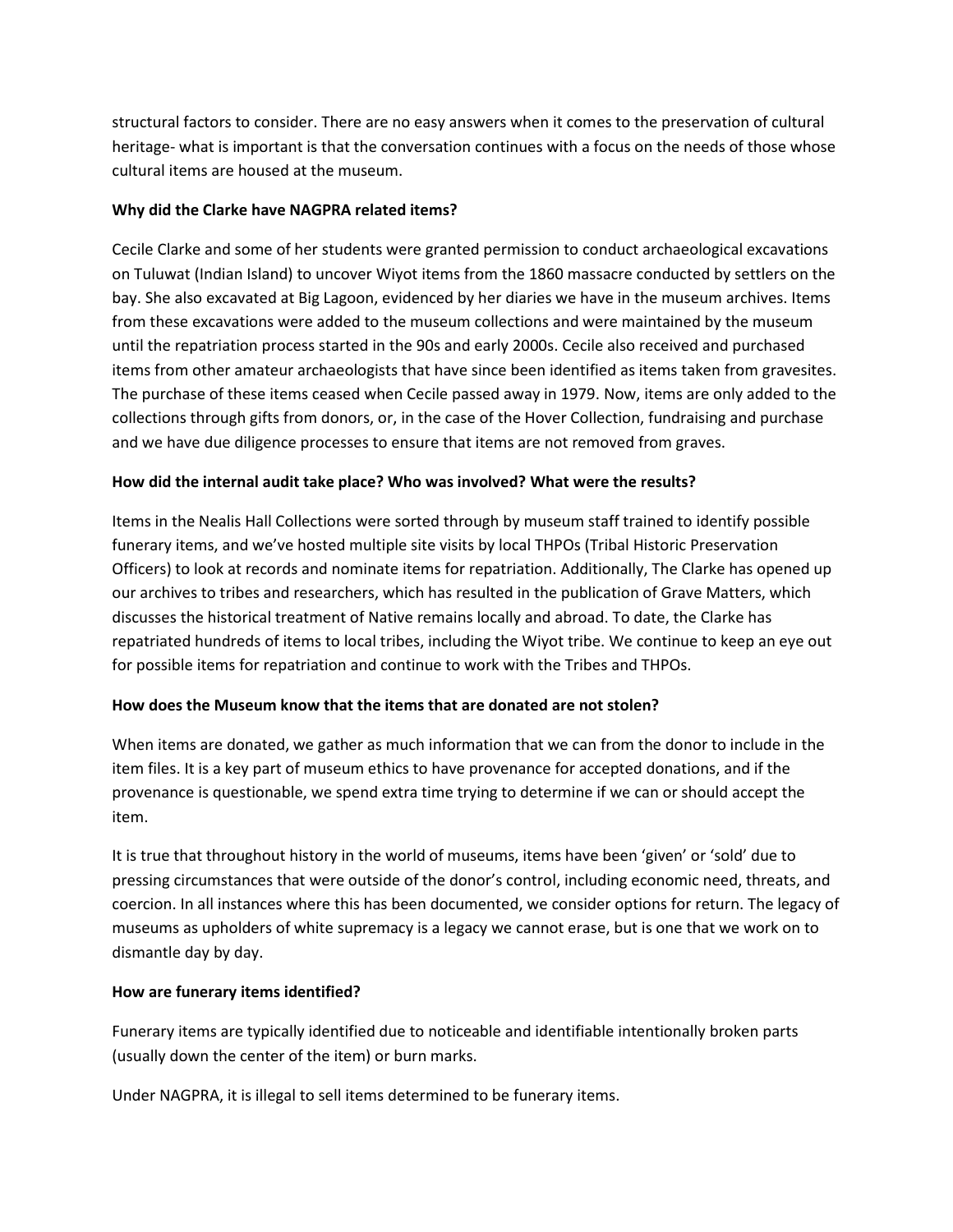#### **Why aren't pre-contact items up for repatriation since they are from before contact?**

There is no legal mandate for return of pre-contact items unless it is via NAGPRA and is classified funerary or sacred. NAGPRA was written in a very specific way that covers the repatriation of sacred and funerary items rather than all pre-contact items (More information on how sacred and funerary items are defined can be found here[: https://www.nps.gov/archeology/tools/laws/nagpra.htm\)](https://www.nps.gov/archeology/tools/laws/nagpra.htm)

It becomes complicated, however, when you look into items of Cultural Patrimony, which are also covered under NAGPRA. Cultural Patrimony items are defined as:

*""...ongoing historical, traditional, or cultural importance central to the Native American group or culture itself, rather than property owned by an individual Native American, and which, therefore, cannot be alienated, appropriated, or conveyed by any individual...(Sec. 2(3)(D))". The key provision in this definition is whether the property was of such central importance to the Tribe or group that it was owned communally. The potential vagueness of this term again produced comment by the Senate Committee:*

*The Committee intends this term to refer to only those items that have such great importance to an Indian Tribe or to the Native Hawaiian culture that they cannot be conveyed, appropriated or transferred by an individual member. Objects of Native American cultural patrimony would include items such as Zuni War Gods, the Wampum belts of the Iroquois, and other objects of a similar character and significance to the Indian Tribe as a whole (Senate 1990:7-8)."*

Quoted from[: https://www.nps.gov/archeology/tools/laws/nagpra.htm](https://www.nps.gov/archeology/tools/laws/nagpra.htm) . Italics added.

Some define items of Cultural Patrimony as anything ever made by a Native American person, while most recognize that there was an active cottage industry of making and selling things like baskets- which produced items not considered being of cultural patrimony since they were made for selling. Court cases regarding NAGPRA have not clarified the term, so it remains a grey area.

### **How does the Museum ensure the continued cultural and spiritual care of items in the collection?**

The museum pays special attention to the cultural and spiritual care of the collections entrusted to us. The Nealis Hall Committee, made up of representatives from local tribes and Museum Board Members is working on a policy to expand a previously established program where certain stable and donorapproved items could be loaned out for yearly dances held by local tribes. It's an important part of the lifecycle of a regalia object to be danced in ceremony. Additionally, we do have a local tribe representative come visit the collection monthly to sing and burn root, important tasks for the spiritual longevity of the baskets.

We also invite weavers to visit items in the collections for ideas while they do their weaving, and occasionally host weaver's work alongside basketry that helped them plan their baskets. The collection is here for the community and we strive to maintain as much openness as possible regarding access.